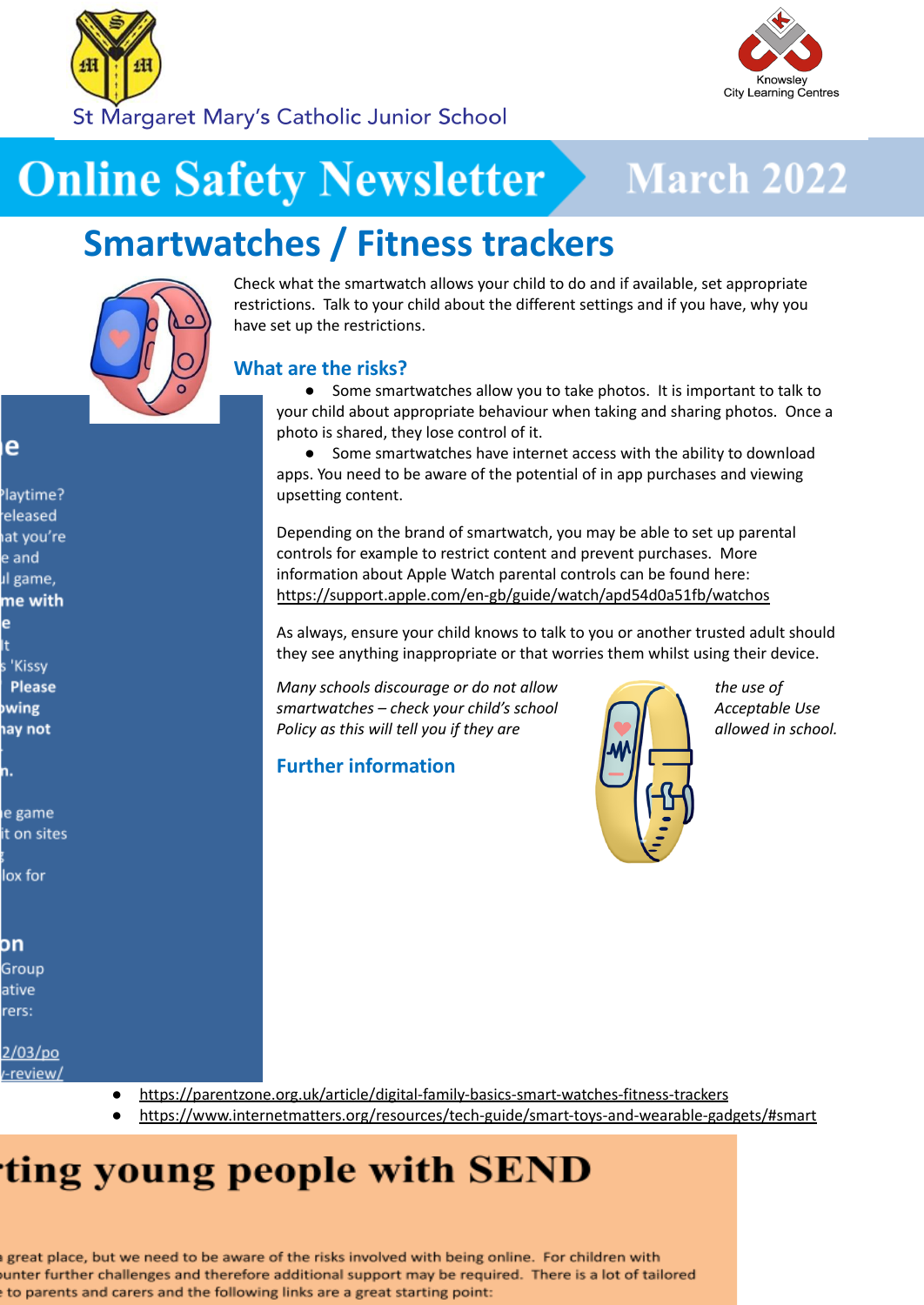# **Snapchat**

#### **What is Snapchat?**

Snapchat is an app used for messaging and sharing photos and videos. **You must be 13+ to sign up.** Users can send messages (snaps) to others that can only be seen for a set time period e.g. 10 seconds. Users can also upload snaps to stories which then disappear after 24 hours.



#### **What should I be aware of?**

- *●* **Who is your child friends with?** Talk to your child about who their 'friends' online are.
- **Group chats -** in a group chat there may be people that they're not friends with on the app who can then communicate with them in the group. This also increases their risk of interacting with strangers.
- **Snap Map -** The map lets users see where 'friends' are. Location sharing via the map is optional and is off by default (we recommend that it remains off).
- **Snapchat streaks** Streaks count how many consecutive days two people have been sending Snaps to each other, this can increase pressure to respond daily.
- **Inappropriate content** due to the nature of the app your child may come across content that is inappropriate.
- **● Screenshots** whilst Snaps disappear, users may take screenshots before they do, potentially resulting in them losing control of what they have shared as it could be sent to other people.
- **Bullying –** there is a risk of bullying on all platforms so please ensure your child knows how to block and report other users if necessary.
	- o <https://snap.com/safety/safety-reporting/>

### Apps for learning and having fun!

#### ent as of WRIRE ROSE JE WINDER Maths

Currently aimed at Key Stage 1 pupils, and focuses on adding, subtracting and subitising.

#### **Scratch Jnr**

Children (ages 5-7) can learn important coding skills as they program their own interactive stories and games.

#### Wonderscope

Books come to life on your floor and you can play a part in the story! Wonderscope uses augmented reality to transform ordinary spaces into extraordinary stories.  $1<sup>st</sup>$  book free but then in-app purchases.

#### **InShot - Video Editor**

Great for creating your own movies! Free but does have in-app purchases available.

#### Top apps to get kids active:

A guide from internet Matters including lots of apps to get your child moving: https://drive.google.com/file/d/1pfhUEJEI8 WpCCf-PCX3iZv7GY1wbRlBx/view

As with all apps, check their suitability for your child before they use it. Think about if it is appropriately aged for your